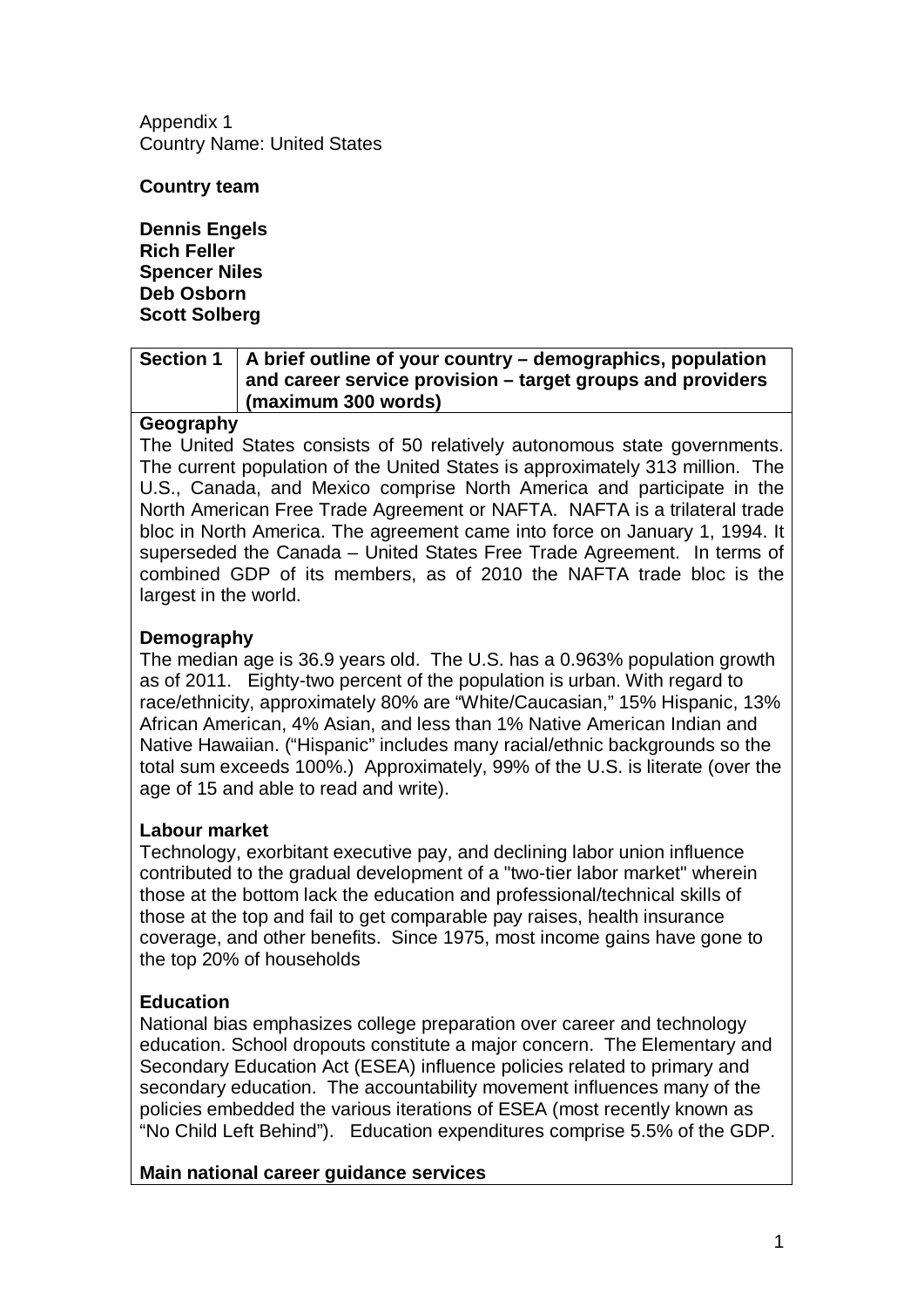Federally funded programs support career development for adult populations (e.g., the National Institute of Corrections' Offender Re-entry Program, the Workforce Investment Act).

States determine their own career development policies and practices within schools and the community. Many states have enacted legislation related to high school youth developing individualized learning plans (ILP) that describe the secondary and post-secondary coursework students will complete to achieve a defined career goal. Better results could be achieved through more coherent federal strategies.

| <b>Section 2</b> | Taking each of the four general symposium themes<br>(see below), describe the two greatest strengths and<br>two greatest weaknesses relating to each theme in<br>your country (maximum 100 words for each strength<br>and weakness; therefore maximum 400 words per<br>theme and maximum 1,600 words in this section). |
|------------------|------------------------------------------------------------------------------------------------------------------------------------------------------------------------------------------------------------------------------------------------------------------------------------------------------------------------|
|                  |                                                                                                                                                                                                                                                                                                                        |

**Theme 1: Political, economic and social changes and the changing role of career guidance and career guidance policies**

| Strength 1                               | Weakness 1                             |
|------------------------------------------|----------------------------------------|
|                                          | Disproportionate incarceration rates   |
| State level initiatives and polices      | for all, with grossly disproportionate |
| related to "college and career           | incarceration of specific minority     |
| readiness" and individualized learning   | populations. In 2008 the               |
| <u>plans</u>                             | unemployment rate for African          |
|                                          | American youth was 32% and Latino      |
|                                          | youth is 22% and whites 16%. In        |
|                                          | 2010, African American adult           |
|                                          | unemployment was 18%, Latino           |
|                                          | adults 15% and Whites 8.8%.            |
| Strength 2                               | Weakness 2                             |
|                                          | Decrease in federal spending on one-   |
| <b>National Quality Data Campaign is</b> | stop job centers during a time of      |
| supporting states in creating data       | increased unemployment.                |
| systems that allow for opportunities     |                                        |
| for longitudinal assessment of career    |                                        |
| development activities on                |                                        |
| employment and educational               |                                        |
|                                          |                                        |
| outcomes.                                |                                        |
|                                          |                                        |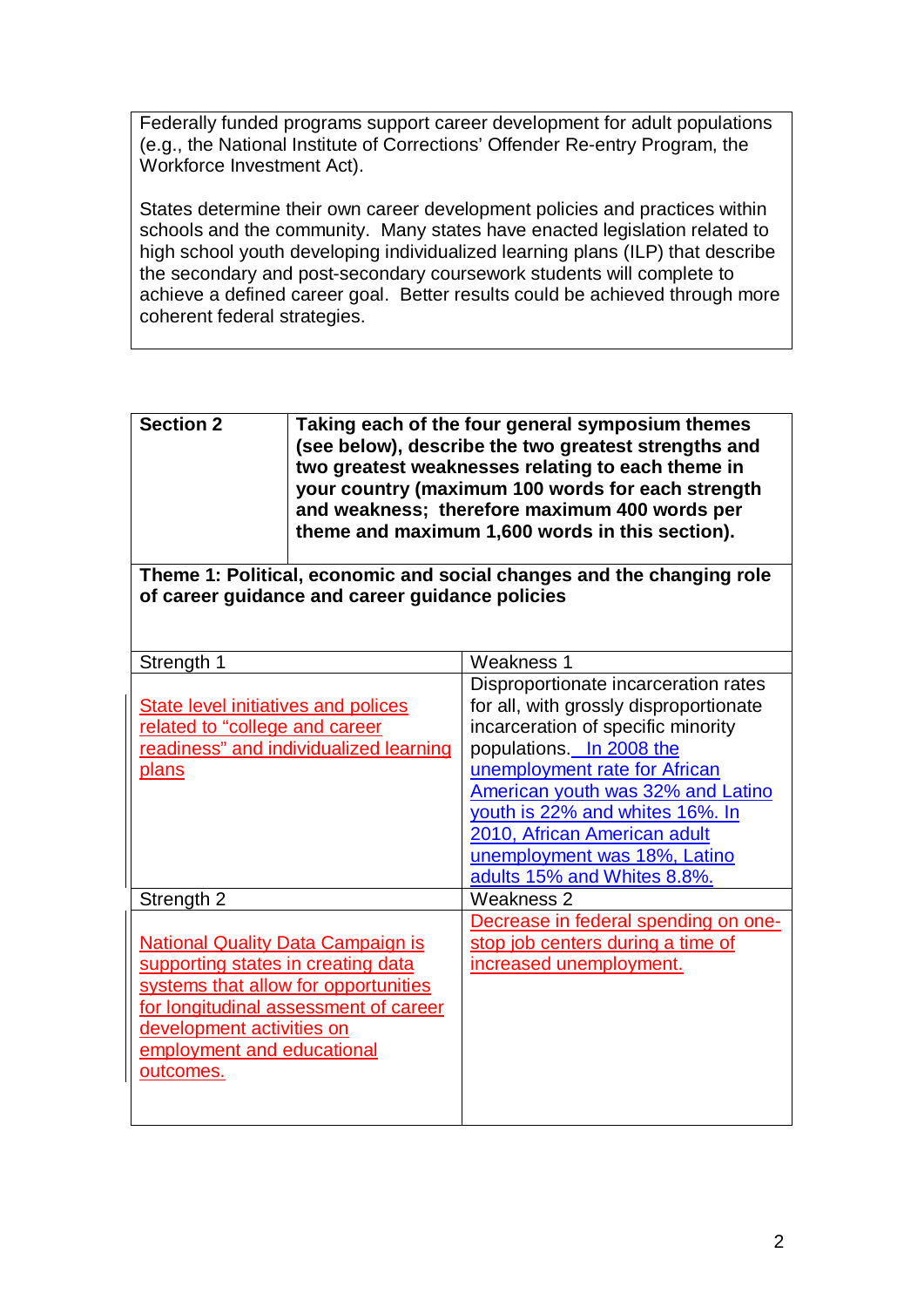## **Theme 2: Lifelong guidance policy as a part of integrated human resource development policies – challenges and opportunities**

| Strength 1                                                                                                                                    | Weakness 1                                                                                                                                                                                                          |
|-----------------------------------------------------------------------------------------------------------------------------------------------|---------------------------------------------------------------------------------------------------------------------------------------------------------------------------------------------------------------------|
| The career education movement of<br>the 1970s spawned excellent career<br>development models based on<br>leading career development theories. | Federal legislation in the<br>United<br>States continues to omit language<br>that provides resources<br>the<br>for<br>provision of quality development and<br>guidance services for youth<br>and<br>adults.         |
| Strength 2                                                                                                                                    | Weakness 2                                                                                                                                                                                                          |
| Historically, the United States has<br>been the leading nation relative to the<br>generation of career theory and<br>practice innovations.    | Researchers and key career<br>development stakeholders have not<br>offered strong evidence that links<br>access to quality career development<br>services to critical workforce<br>readiness and economic outcomes. |
|                                                                                                                                               |                                                                                                                                                                                                                     |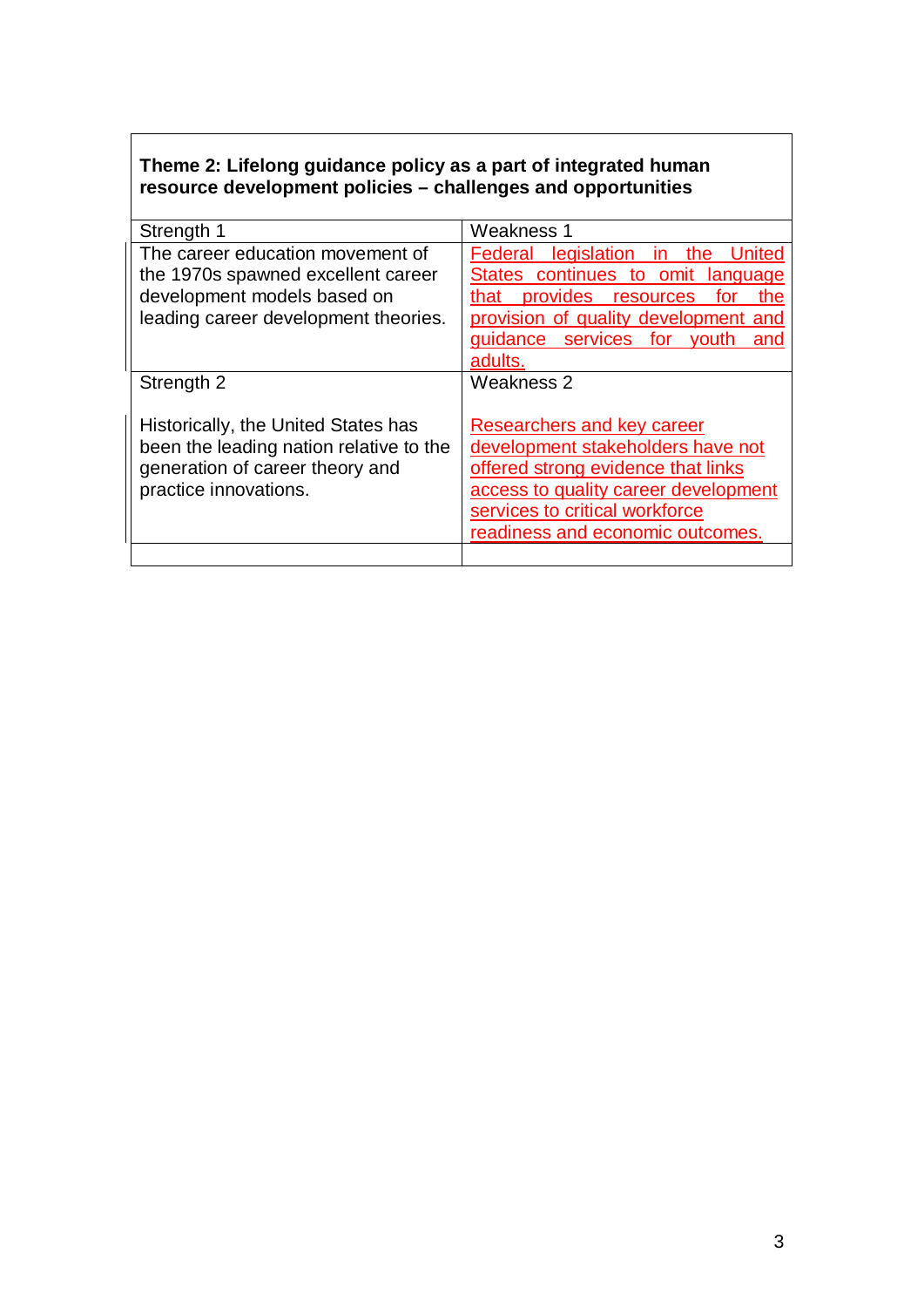## **Theme 3: The changing world and the changing role of career guidance – skills and competencies for lifelong guidance practitioners**

| Strength 1                                                                                                                                                                                                                                                                                | <b>Weakness 1</b>                                                                                                                                                                                 |
|-------------------------------------------------------------------------------------------------------------------------------------------------------------------------------------------------------------------------------------------------------------------------------------------|---------------------------------------------------------------------------------------------------------------------------------------------------------------------------------------------------|
| Many U.S.-based initiatives (e.g.,<br>GCDF, accredited master's degree<br>level training programs for career<br>counsellors, including career<br>counselling in counsellor licensure<br>laws) have elevated the skills and<br>competencies required for career<br>guidance practitioners. | Federal and state policies continue to<br>omit career guidance as a necessary<br>activity and therefore funding is not<br>provided for hiring career practitioners<br>in youth or adult settings. |
| Strength 2                                                                                                                                                                                                                                                                                | Weakness 2                                                                                                                                                                                        |
|                                                                                                                                                                                                                                                                                           | Our National Career Development                                                                                                                                                                   |
|                                                                                                                                                                                                                                                                                           | Guidelines are due for revaluation.                                                                                                                                                               |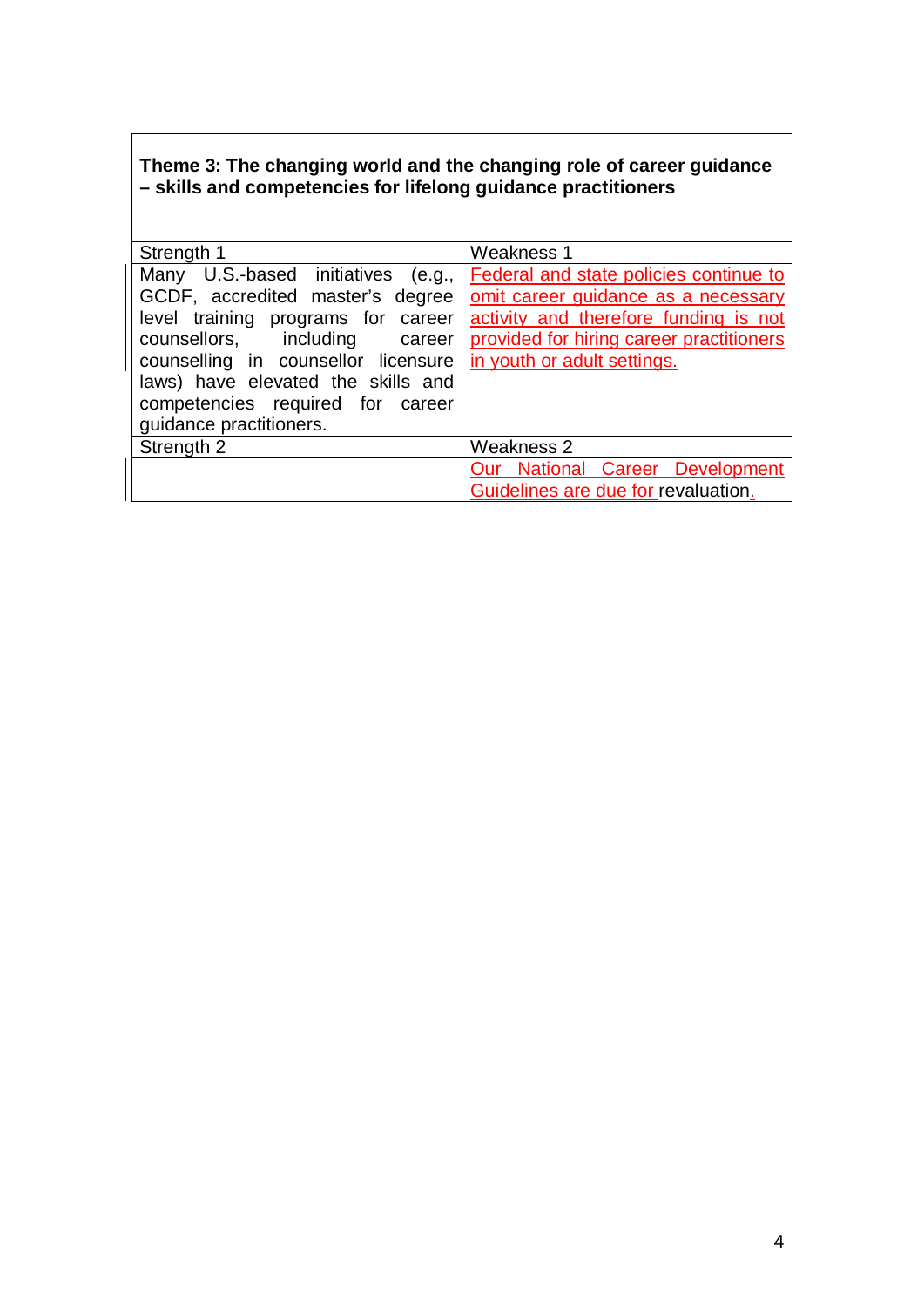# **Theme 4: Evidence-based practice; evidence-based policies**

| Strength 1                           | <b>Weakness 1</b>                     |
|--------------------------------------|---------------------------------------|
| Many U.S. scholars conduct research  | Much of this research has focused on  |
| to identify evidence-based practices | university and majority student       |
| to influence career development      | populations and federal and state     |
| theory, practice, and policies.      | support for generating evidence       |
|                                      | based practice and policies continue  |
|                                      | to decline                            |
| Strength 2                           | Weakness 2                            |
|                                      | Research has not been translated in   |
|                                      | a way that federal, state and local   |
|                                      | policy makers are able to understand  |
|                                      | the value of offering career guidance |
|                                      | services.                             |
|                                      |                                       |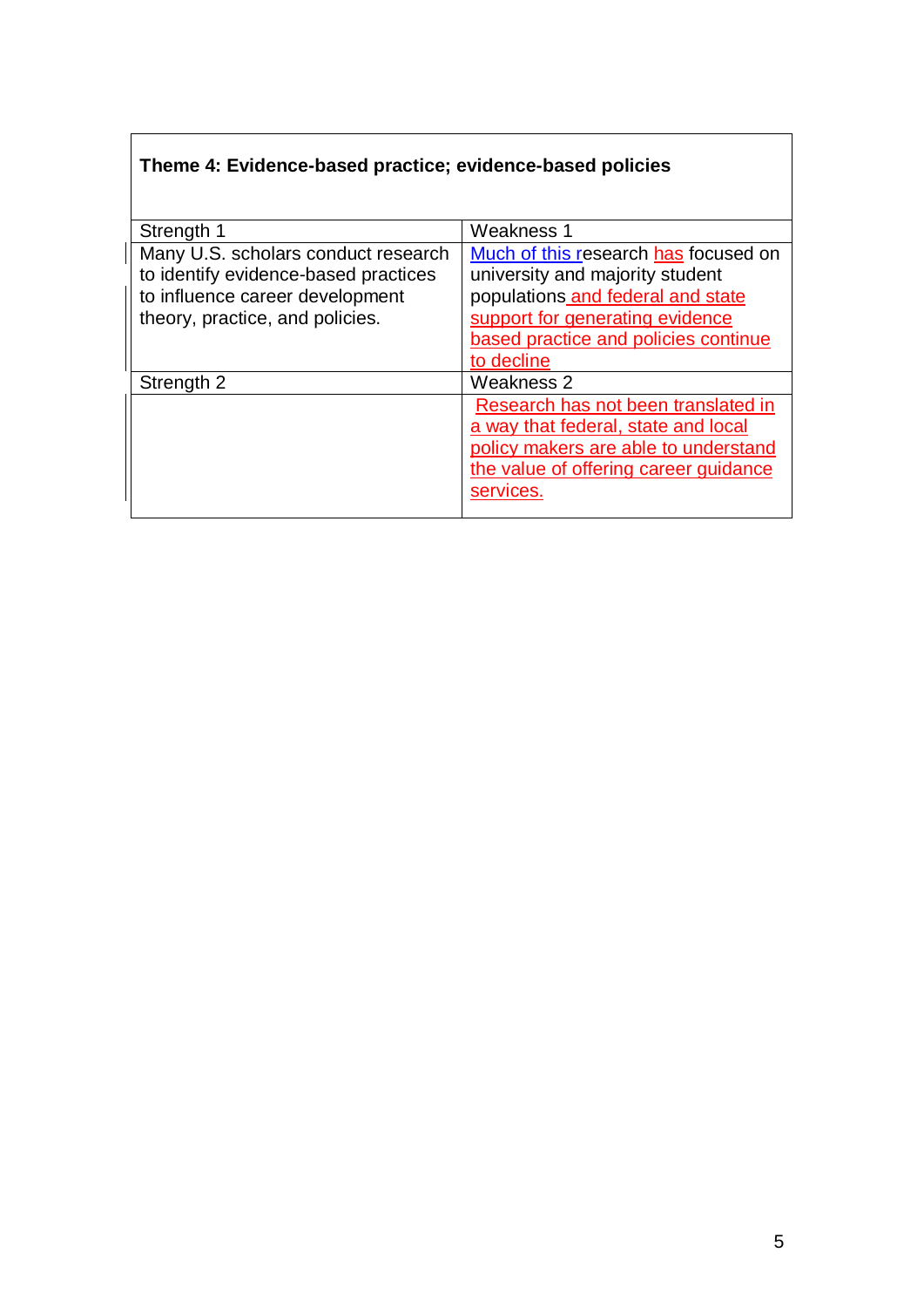| <b>Section 3</b>                                                                                                                   | Looking at the themes, prioritise them according to the most<br>important ones for your country team to explore further and<br>learn about at the symposium.<br>$(1 = most important - 4 = least important)$ |             |                           |   |   |
|------------------------------------------------------------------------------------------------------------------------------------|--------------------------------------------------------------------------------------------------------------------------------------------------------------------------------------------------------------|-------------|---------------------------|---|---|
| Political, economic and social<br>changes and the changing role of<br>career guidance and career<br>guidance policies              |                                                                                                                                                                                                              | $\mathbf 1$ | Priority<br>$2 \quad 3$   |   | 4 |
| Lifelong guidance policy as a part<br>of integrated human resource<br>development policies - challenges<br>and opportunities       |                                                                                                                                                                                                              |             | Priority<br>$2^{\circ}$   | 3 | 4 |
| The changing world and the<br>changing role of career guidance<br>- skills and competencies for<br>lifelong guidance practitioners |                                                                                                                                                                                                              | $\mathbf 1$ | Priority<br>$2^{\circ}$   | 3 |   |
| Evidence-based practice;<br>evidence-based policies                                                                                |                                                                                                                                                                                                              |             | Priority<br>$\mathcal{P}$ | 3 | 4 |

**Section 4 Thinking about the themes, describe up to three high-level key public policy and/or practice initiatives currently being advanced or considered in your country (write no more than 100 words on each). If it is possible, please say to which of the themes each initiative is most closely linked.**

High-level key public policy/practice initiative 1

Postsecondary Access and Completion

With the cost of higher education increasing many times greater than inflation, and financial limitations on families and government programs, many students are incurring greater indebtedness to attend school. At the same time some studies have asked about the ROI of attending college. With a decreasing rate of college completion and an increasing rate of remedial courses needed while in college, reform is called for which advances academic achievement, promotes community college attendance, higher rates of student engagement, and greater use of POS (programs of study) which can lead to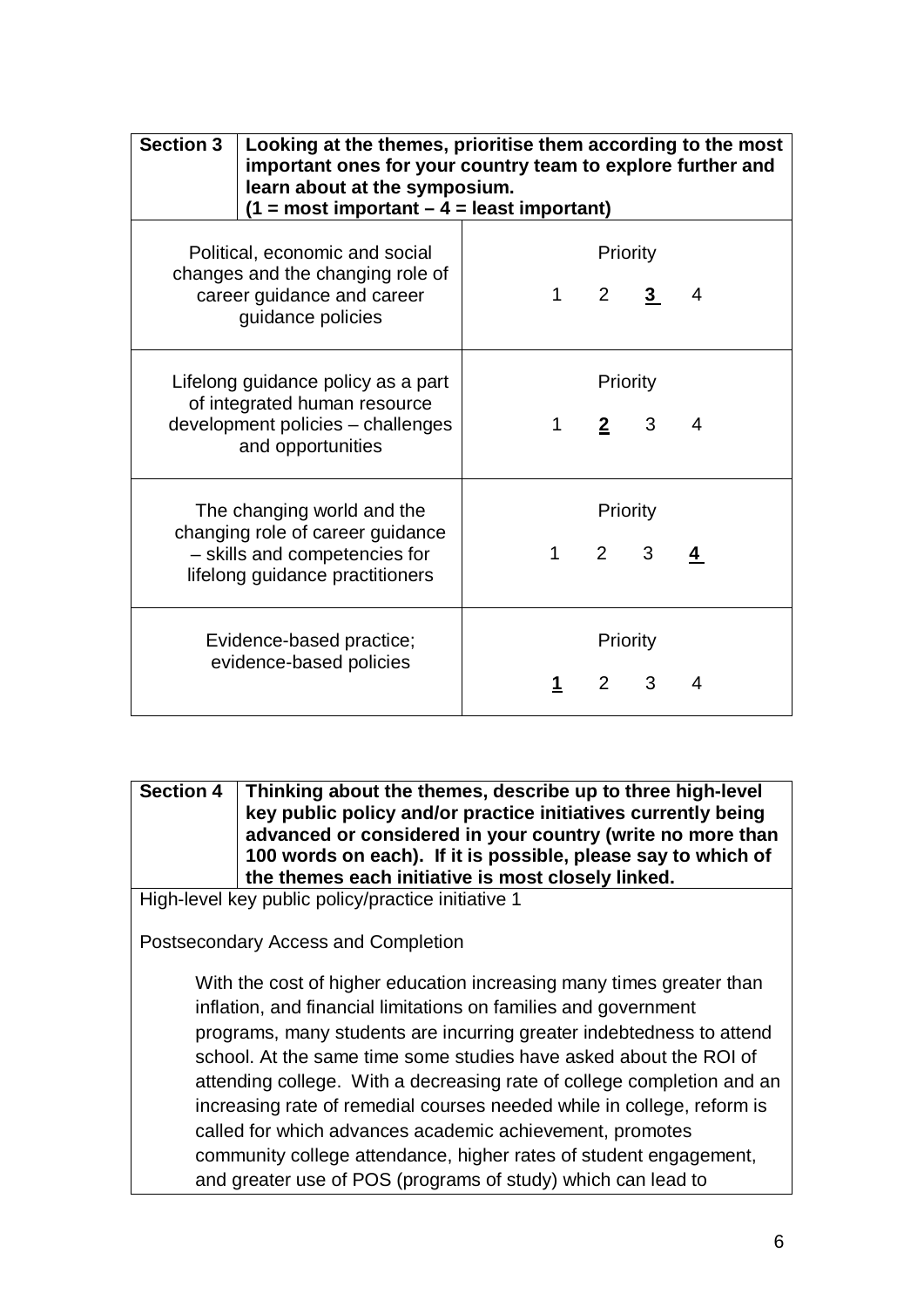retention and higher graduation rates.

Linked most closely to Theme … Evidence-based practice; evidence-based policies

High-level key public policy/practice initiative 2

Development of STEM Talent and Opportunities

National studies and the business community call for greater investments in promoting STEM education, training and career development. While the relationship among STEM, invention and creativity grows, the potential pool and composition of students with STEM interest and ability has changed little. Unique problems related to increasing interest and access by females, first generation students, and lower income students continues to warrant attention. Informal education efforts such as First Robotics, and STEM-Centric career development efforts offers some promise as the career development community learns about STEM educational options and labor market information.

Linked most closely to Theme … Political, economic and social changes and the changing role of career guidance and career guidance policies

High-level key public policy/practice initiative 3

Job Creation for the Hardest to Employ

The present administrations' stimulus efforts to create consumer demand and the American Jobs Bill both seek to create jobs through infrastructure development efforts by putting resources into the hands of local consumers. Such efforts purport to create jobs, which would then create more retail, service and production jobs most needed by entry level, less recently trained, and young workers. While jobs may be created, few additional efforts have focused on worker preparation or "career fit" when and if jobs become available for the hardest to employ and there are no support structures in place to facilitate that career decision-making process.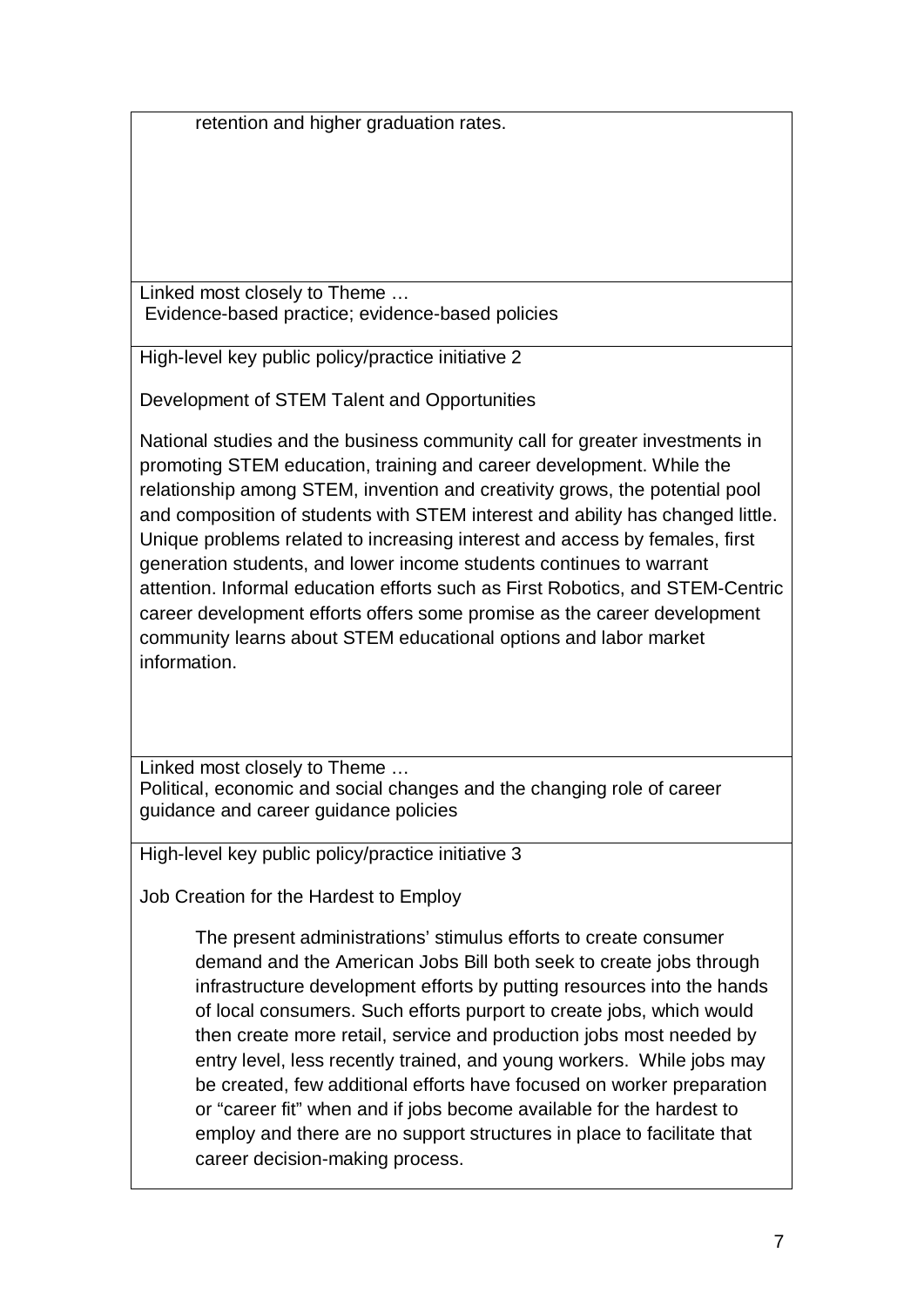With each of these initiatives there are divergent opinions regarding government investments and personal responsibility.

Linked most closely to Theme … Lifelong guidance policy as a part of integrated human resource development policies- challenges and opportunities.